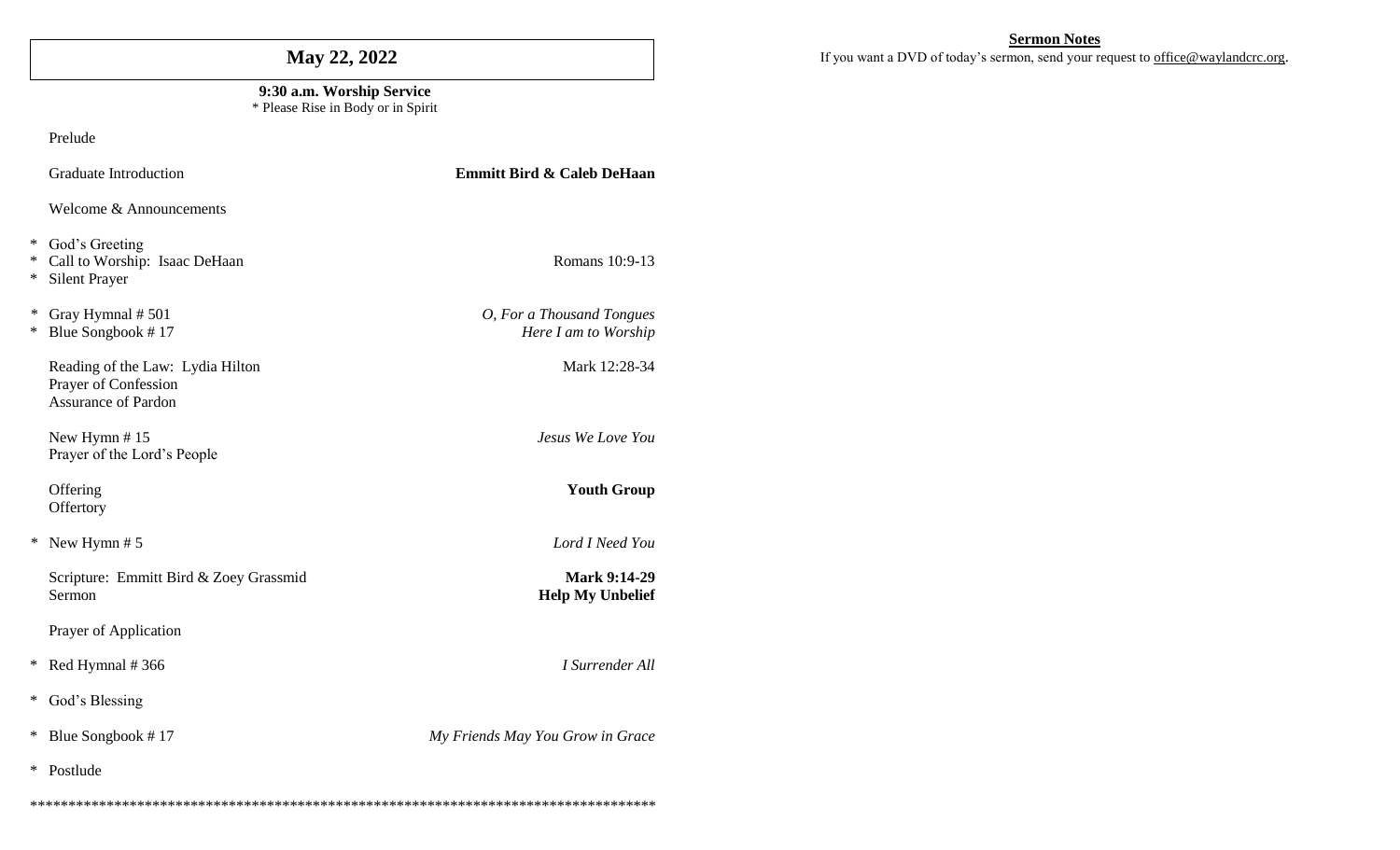*Wayland Christian Reformed Church* **We are so glad you joined us this morning. This morning we celebrate Graduation Sunday. Please stay for cake following the service. Join us again tonight at 5pm as Jerry Zandstra leads us in a bible study.** 

*Today* **Thank you to Jerry Zandstra** and the praise team for leading us in worship this morning.

**Tonight at 5 pm**, Pastor Zandstra will lead a discussion on the Seven Deadly Sins which are Pride, Envy, Anger, Sloth, Avarice, Gluttony, and Lust. This will be an interactive and personal discussion. We will talk about what these sins are, where they come from, and why they lead to destructive patterns in our lives. We will also contemplate how we can overcome them. Anyone high school age and above is invited to attend.

*Congregational Meeting* **Our Annual Congregational Meeting is Monday, May 23, 2022 at 7pm.** We will be electing 2 elders and 1 deacon. **Nominations for elder are: Mike Door, Mike Grassmid, Tom Reurink, Darren Striegle. Nominations for deacon are: Mike Verburg and Jake Zandstra.** We will be voting on the 2022-23 proposed budget. We will also be discussing and voting on 3 options for the use of the parsonage. Copies of the agenda, proposed budget, and information on the parsonage options can be found in your mailboxes. **Absentee ballots & envelopes** are in the back of church. **Seal your ballot in a signed envelope and return to the secretary's mail slot by the church office.** You must be a professing member to vote.

## *Wedding Showers/Money Aprons*

We have 3 young people (couples) that were married in 2021. We have 1 (couple) that just got married recently and 1 that is getting married soon. They did not get a grocery shower. We are **going to have a money apron** for them. This entails giving the couple(s) a gift of money instead of groceries. **There are gift bags and a card for each couple,** in the back of the church, by the nursery. Please sign the card when you put your gift in the bag. We will have the gift bags out for 3 Sunday's. The last Sunday will be June 5.

**Alex & Kendra (Sterk) Klunder Quinn & Gillian Grassmid Brendan & Erika Oosterheert Ryan & Rylee (DeHaan) Haveman Dylan & Kennedy Brink**

*Member Updates* **Congratulations** to Ryan & Rylee (DeHaan) Haveman on their recent wedding.

**May Birthdays:**  Ralph Zoppa – May 19

*Christian Neighbors* **May is our** semi-annual collection month for **Christian Neighbors Food Pantry.** Please place your donations on the pew in the foyer.

*Dorr CRC* **Annual Memorial Day Pancake Breakfast Fundraiser, Monday, May 30, 7- 10:30am**. Pancakes, scrambled eggs, sausage, fresh fruit, muffins, coffee and juice will be

# *Pine Rest CAP Program*

served. Donations will go to the 2023 Guatemala Mission Team trip. Please join us!

**Personal Advantage –** Our CAP program provides free access to thousands of articles, assessments, webinars and videos to help with all areas of your life. Contact the church office for more information. **Call 1-800-422-0809 and say you are a CAP member** through Wayland CRC to schedule free appointments.

*Moline Christian School* **Please join us for a Retirement Open House** for Pam Machiele at Moline Christian School on Sunday, June 5, 2022, from 2-4 p.m., and celebrate her 26 years at school.

# *Son-Life Camp*

**Save the Date:** Our Annual SummerFest Fundraiser, family fun day is Saturday, June 18, 2022 from 3:30pm-8pm. Join us for a fun, family day of free waterfront activities, archery tomahawks, crafts, inflatables, and games. Dinner served at 4:30 pm (donations accepted). Live & Silent Auction to follow at 6pm.

**Hiring:** Looking for a Head Cook, Health Officer & Waterfront Director for our summer camp program. Must be 18 years or older to apply. Please check our web site, [www.SON-](http://www.son-lifecamp.org/)[LifeCamp.org](http://www.son-lifecamp.org/) for job descriptions. Apply online or email: [Ben@son-lifecamp.org](mailto:Ben@son-lifecamp.org) for more information.